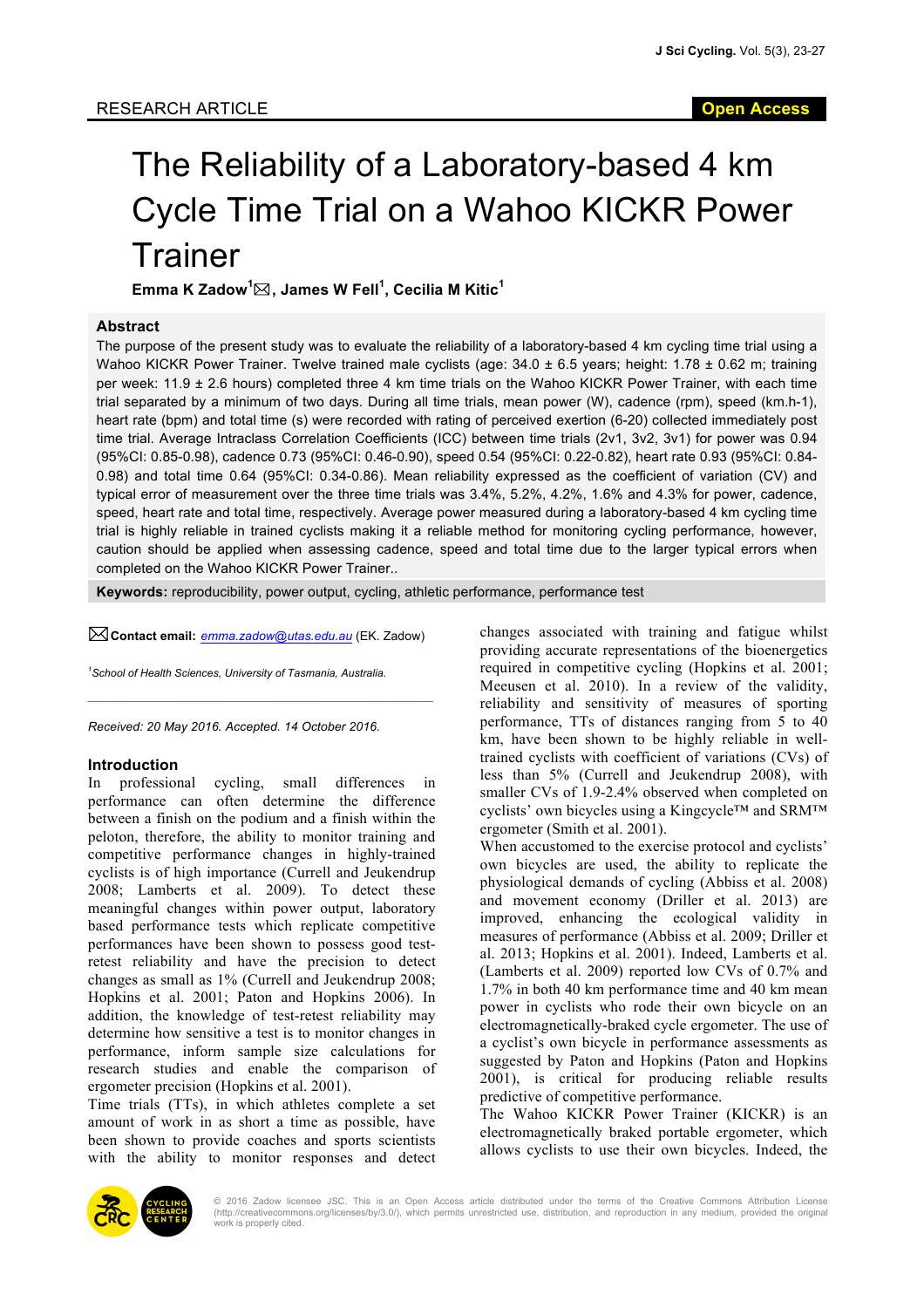KICKR has been shown to provide valid measures of power (Zadow et al. 2016), falling within the recommended range of ergometer error of <2% (Hopkins et al. 1999; Hopkins et al. 2001). However, the reliability of a laboratory-based 4 km cycle time trial (TT) with cyclists using their own bicycle on the KICKR has yet to be reported. A 4 km TT may simulate real world performance such as the 4 000m individual and team pursuit that features at the UCI Track Cycling World Championships. Therefore, the aim of the present study was to determine the reliability of a 4 km cycling TT when completed on a Wahoo KICKR Power Trainer in trained cyclists.

#### **Materials and methods Participants**

Twelve trained male cyclists (age:  $34.0 \pm 6.5$  years, height:  $1.78 \pm 0.62$  m, body mass:  $76.8 \pm 9.6$  kg) with minimum weekly cycling duration of 10 h and previous TT experience volunteered to participate in the study. Participants were provided with written description of the risks and benefits of this study and provided signed informed consent. Ethics was obtained from the Institutional Human Research Ethics Committee. Furthermore, this study conforms to the ethical standards of the Journal of Science and Cycling (Harriss and Atkinson 2009).

## **Study Design**

In a repeated measures study design, participants performed three 4 km cycling TTs in standard laboratory conditions (19  $\pm$  1.2<sup>o</sup>C and 45  $\pm$  7.5% relative humidity) over three separate occasions within a two-week period. Testing sessions were separated by a minimum of 48 and a maximum of 72 h with testing performed at the same time of day  $(\pm 1 \text{ h})$  to minimise the effects of diurnal variation. Participants were required to avoid strenuous activity  $(\leq 24)$  h) and caffeine (<12 h) before and on the day of testing. Participants completed a 24 h food diary prior to their first visit and were required to replicate their diet as closely as possible before each subsequent visit. All sessions were performed using the same equipment.

All TTs were performed on participants' own bicycles fitted to the Wahoo KICKR Power Trainer (KICKR: Wahoo Fitness, Atlanta, GA). The KICKR was calibrated using the Wahoo Fitness Utility Application (Wahoo Fitness, 2014, version 2.5) prior to and immediately post each participant's warm up before each TT. For a successful calibration, participants were required to reach a speed of 35.4 km.h-1 (22 mph) and cease pedalling until 16.0 km.h-1 (10 mph) had been reached.

A ten-minute self-selected intensity warm-up immediately followed the calibration process with participants free to alter their pedalling cadence and gear ratio as required. Immediately post warm-up, participants re-calibrated the KICKR with a standardised 60 s period of passive recovery provided

following the re-calibration period, with a 10 s nonverbal countdown beginning the TT. Participants were instructed to perform the 4 km TTs as fast as possible, commencing from a standing start position with no rolling resistance. Only feedback on distance elapsed was provided throughout each TT. A ten-minute cooldown of self-selected intensity immediately commenced upon completion of the 4 km TT. During each TT, heart rate was recorded at a beat by beat frequency (Wahoo Fitness Blue HR, Atlanta, GA) with speed, cadence and power output recorded at a frequency of 1 Hz via the Wahoo Fitness Application for the KICKR (Wahoo Fitness, 2014, version 5.1.1) and Wahoo Fitness Blue Speed and Cadence (Wahoo Fitness, Atlanta, GA), respectively. Rating of perceived exertion (RPE) for the TT was determined upon immediate completion of the TT using a 6-20 Borg Scale (Borg 1970).

## **Statistical analysis**

Average power, cadence, speed, heart rate and total time between TTs were logarithmically transformed and evaluated using Intraclass Correlation Coefficient (ICC) in combination with 95% confidence intervals (CI), analysed using an Excel spreadsheet for reliability (Hopkins 1997). Thresholds for assigning qualitative terms to the strength of within participant intraclass correlations were as follows: 0.5-0.69 low; 0.7-0.79 moderate; 0.8-0.89 high; 0.9-1.0 nearly perfect (Vincent 2005). Typical error expressed as a CV% of an absolute value with upper and lower 95% CI were examined between TTs using the Excel spreadsheet of Hopkins (Hopkins 1997). Based on previous research (Hopkins et al. 2001), a coefficient of variation lower than 3.5% was regarded as having high test-retest reliability. A one-way ANOVA with repeated measures was used to determine any differences in power output and was analysed using GraphPad Prism version 5.03 for windows (GraphPad software, La Jolla California, USA). Due to a loss of signal of the cadence sensor as a result of operator error on one occasion, cadence data was obtained from 11 of the 12 cyclists.

## **Results**

Mean  $(\pm SD)$  data for measures of power, total time, cadence, speed, heart rate and post-exercise ratings of perceived exertion for TTs 1, 2 and 3 are presented in Table 1. The ICC for mean power and heart rate were nearly perfect at 0.97 (95%CI: 0.92-0.99) with  $CVs <$ 2.4% between TT 1 and 2 (Table 2 and 3). Moderate to high ICCs of 0.87 (95%CI: 0.58-0.96), 0.70 (95%CI: 0.23-0.90) and 0.77 (95%CI: 0.36-0.93) were reported for cadence, speed and total time between TT 2 and 3 (Table 2). The average ICC and CV with 95%CI for measurements between TTs (2v1, 3v2, and 3v1) are presented in Table 2. Power output during the three time trials was not significantly different (P=0.198).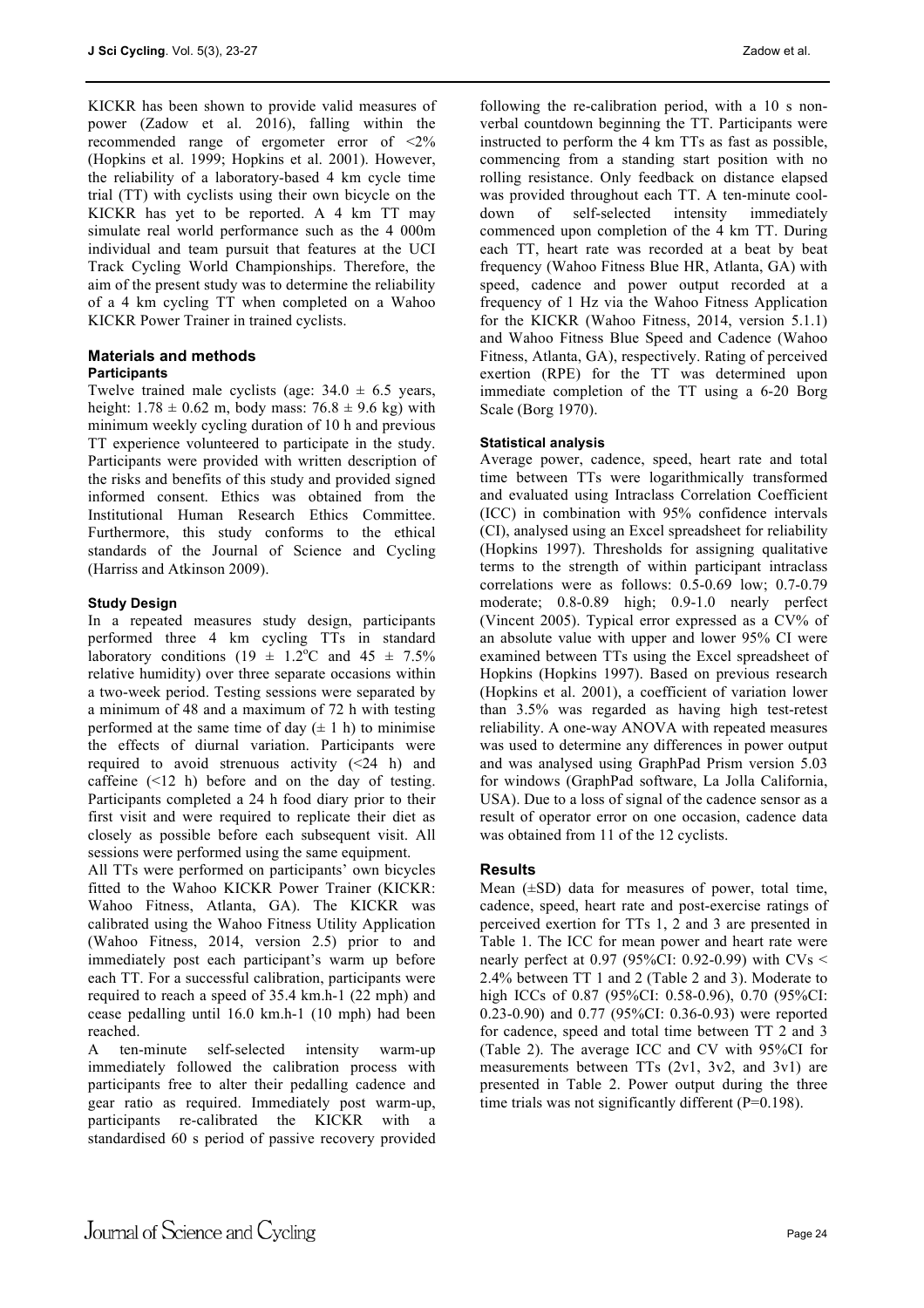Table 1. Mean and standard deviation for total time (s), power (W), cadence (rpm), speed (km-h<sup>-1</sup>) and heart rate (bpm) measured during each 4 km cycling time trial (TT). Ratings of perceived exertion (RPE) were measured upon completion of the 4 km TT.

|                  | TT <sub>1</sub>  | <b>TT 2</b>      | TT <sub>3</sub>  | Average          |
|------------------|------------------|------------------|------------------|------------------|
| Total Time (s)   | $416.4 \pm 22.8$ | $421.0 \pm 29.9$ | $410.8 \pm 27.6$ | $416.1 \pm 26.8$ |
| Power (W)        | $342 \pm 42$     | $341 \pm 45$     | $349 \pm 37$     | $344 \pm 41$     |
| Cadence (rpm)    | $92 \pm 10$      | $93 \pm 7$       | $91 \pm 8$       | $92 \pm 8$       |
| Speed (km.h-1)   | $33.7 \pm 2.0$   | $34.7 \pm 2.4$   | $35.4 \pm 2.6$   | $34.6 \pm 2.3$   |
| Heart Rate (bpm) | $174 \pm 9$      | $172 \pm 8$      | $171 \pm 9$      | $172 \pm 9$      |
| <b>RPE</b>       | $18.4 \pm 1.6$   | $18.1 \pm 1.7$   | $18.5 \pm 1.5$   | $18.3 \pm 1.6$   |

Note that cadence n = 11.

**Table 2.** Mean within–participant intraclass correlation (ICC) and coefficient of variation (CV) between time trials. Data are presented as mean (95%CI).

|                     | Power           | Cadence          | <b>Speed</b>     | <b>Heart Rate</b> | <b>Total Time</b> |
|---------------------|-----------------|------------------|------------------|-------------------|-------------------|
|                     | (W)             | (rpm)            | $(km.h-1)$       | (bpm)             | (s)               |
| <b>ICC</b>          | 0.97            | 0.78             | 0.36             | 0.98              | 0.51              |
| $(2 \text{ to } 1)$ | $(0.91 - 0.99)$ | $(0.36 - 0.93)$  | $(-0.24 - 0.76)$ | $(0.94 - 1.00)$   | $(-0.07 - 0.84)$  |
| <b>ICC</b>          | 0.92            | 0.87             | 0.70             | 0.91              | 0.77              |
| $(3 \text{ to } 2)$ | $(0.75 - 0.98)$ | $(0.58 - 0.96)$  | $(0.23 - 0.90)$  | $(0.70 - 0.97)$   | $(0.36 - 0.93)$   |
| <b>ICC</b>          | 0.80            | 0.34             | 0.49             | 0.84              | 0.52              |
| (3 to 1)            | $(0.45 - 0.94)$ | $(-0.29 - 0.77)$ | $(-0.08 - 0.82)$ | $(0.34 - 0.29)$   | $(-0.02 - 0.84)$  |
| Mean                | 0.94            | 0.73             | 0.54             | 0.93              | 0.64              |
|                     | $(0.85 - 0.98)$ | $(0.46 - 0.90)$  | $(0.22 - 0.81)$  | $(0.84 - 0.98)$   | $(0.34 - 0.86)$   |
| <b>CV</b>           | 2.4             | 4.9              | 4.5              | 0.8               | 5.0               |
| (2 to 1)            | $(1.7 - 4.0)$   | $(3.4 - 8.8)$    | $(3.1 - 7.7)$    | $(0.6 - 1.4)$     | $(3.4 - 8.9)$     |
| CV                  | 3.8             | 3.5              | 3.9              | 1.8               | 3.7               |
| (3 to 2)            | $(2.7 - 6.5)$   | $(2.4 - 6.2)$    | $(2.7 - 6.7)$    | $(1.3 - 3.3)$     | $(2.6 - 6.7)$     |
| <b>CV</b>           | 3.8             | 6.8              | 4.4              | 1.8               | 4.1               |
| (3 to 1)            | $(2.7 - 6.5)$   | $(4.7 - 12.2)$   | $(3.1 - 7.5)$    | $(1.3 - 3.2)$     | $(2.9 - 7.4)$     |
| Mean                | 3.4             | 5.2              | 4.2              | 1.6               | 4.3               |
|                     | $(2.7 - 4.7)$   | $(4.1 - 7.4)$    | $(3.3 - 5.9)$    | $(1.2 - 2.2)$     | $(3.4 - 6.1)$     |

Note that cadence n = 11.

#### **Discussion**

The present study is the first to determine the reliability of a 4 km cycle TT in trained cyclists on the Wahoo KICKR Power Trainer. The results of this investigation show that power within a 4 km cycle TT when completed on the KICKR is highly reliable with a CV of 3.4% whereas measures of cadence, speed and total time were shown to be unreliable measures of performance with CV's of 5.2%, 4.2% and 4.3%, respectively.

The importance of detecting performance changes in athletes has been previously emphasized in a review by Hopkins et al. (Hopkins et al. 2001) with measures of performance required to show a strong relationship with competitive cycling performance (Hopkins et al. 1999; Smith et al. 2001; Sporer and McKenzie 2007). Laboratory based TTs are frequently used to detect these changes due to the low coefficients of variation (<5%) observed when using various laboratory ergometers (Currell and Jeukendrup 2008; Hopkins et al. 2001). When power output is the key performance

variable in repeated TTs, lower CVs of 1.9-3.6% (Laursen et al. 2003; Smith et al. 2001; Sporer and McKenzie 2007) are reported, indicating better testretest reliability and a more direct method for monitoring of exercise performance (Jeukendrup et al. 1996; Jeukendrup and VanDiemen 1998). For a 4 km TT completed on the KICKR, our findings indicate this cycling test to be highly reliable for power output. We observed a mean CV of 3.4% (CI: 2.4-4.7%) and a within-subject ICC of 0.94 (CI: 0.89-0.98) across three TTs, with the lowest CV (2.4%; CI: 1.7-4.0%) observed between TTs one and two (Table 2). While highly reliable, further research is required to quantify how changes in 4 km TT on the KICKR reflect changes in on road performance.

In the investigation of both short and longer duration TTs, mean power output for competitive and welltrained cyclists have been observed to consistently exceed 250W, falling within the acceptable range of ergometer error for the Wahoo KICKR Power Trainer (250-700W and 80-120rpm) (Zadow et al. 2016).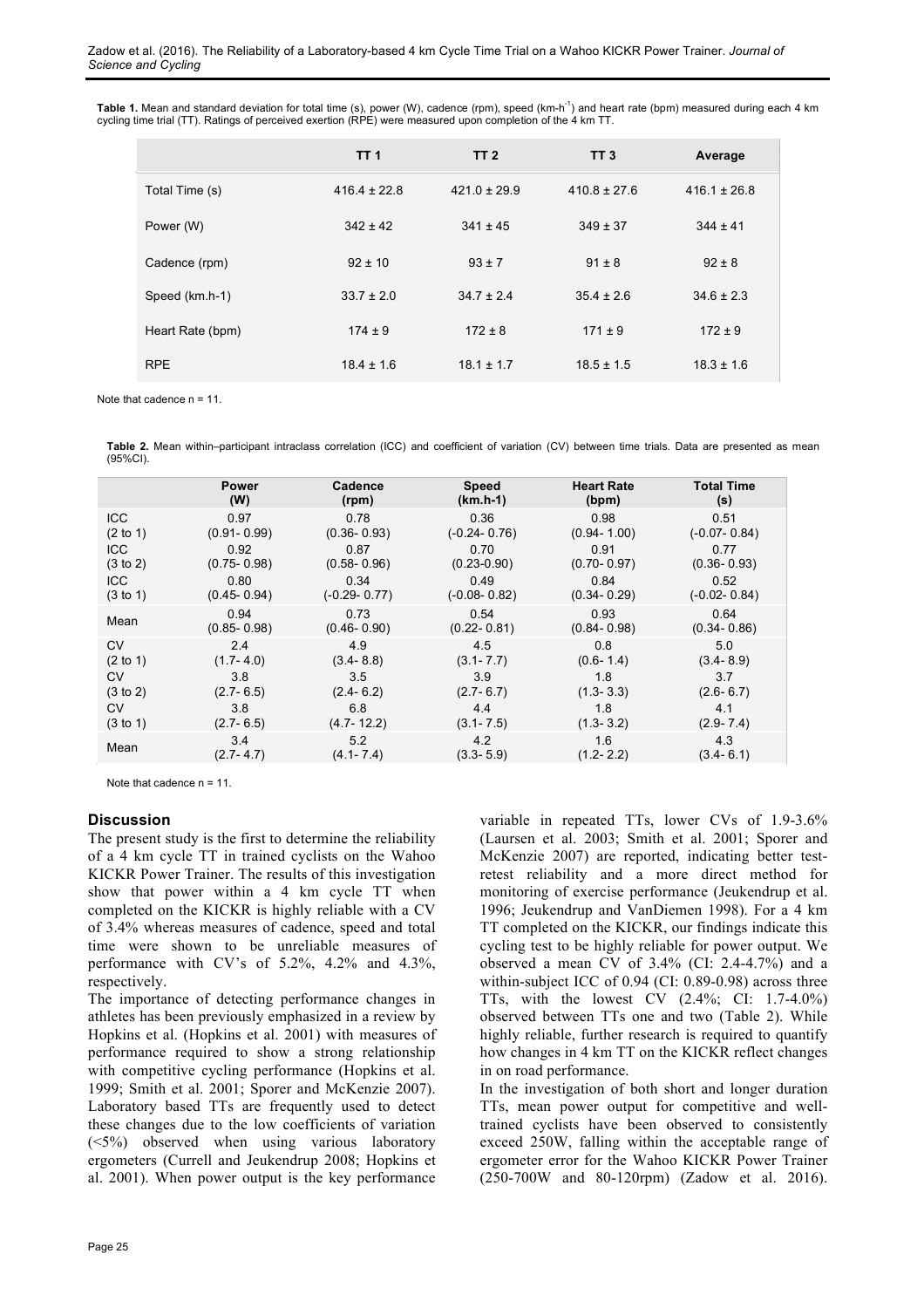Indeed, on average, powers of 346± 38W, 323± 35W and 303± 35W have been reported for a 4, 20 and 40 km cycling TT, respectively (Smith et al. 2001; Sporer and McKenzie 2007; Zadow et al. 2015). The average power of 344± 41W (Table 1) observed within the present study is consistent with previously reported power outputs for TTs of varying distances.

To determine the reliability between TTs (withinsubject variation), coefficient of variations for power output (2v1, 3v2, 3v1) was evaluated (Table 2). Based upon previous studies investigating multiple performance TTs, learning effects have been proposed to contribute to lower CVs observed between TTs two and three (0.9-2.1%) with larger CVs observed between TTs one and two (2.1-3.0%) (Hopkins 2000; Laursen et al. 2003; Sporer and McKenzie 2007; Thomas et al. 2012). To ensure the changes observed within repeated performances are not the result of a learning effect (Moir et al. 2004; Moir et al. 2005), a single familiarisation session has been shown to establish a high degree of reliability and should precede experimental TTs (Abbiss et al. 2008; Laursen et al. 2003). In contrast to previous findings, there appeared to be no learning effect within the present study in the absence of a familiarisation session with a larger CV of 3.8% (CI: 2.7-6.5%) observed between TTs two to three when compared to TTs one to two (CV: 2.4%, CI: 1.7-4.0%) (Table 2). It has been previously suggested that a familiarisation session may not always be necessary in trained cyclist (Paton and Hopkins 2001; Sporer and McKenzie 2007) with the lack of any learning effect from TT one to TT two observed due to the training status and previous TT experience of the cyclists recruited (Jeukendrup et al. 1996). The larger CV observed between TTs two to three can be attributable to an increase in average power output observed within the third and final TT (Table 1). With our findings similar to those observed by Jeukendrup et al. (Jeukendrup et al. 1996) in which performance was greater in the final TT, we propose the improved performance may be due to the participants knowledge that this was their final TT and thus may have been more motivated to complete this TT (Hopkins 2000).

With performance time popular in the assessment of reliability within cycling tests due to the ease of measurement, Sporer et al.(Sporer and McKenzie 2007), Palmer et al.(Palmer et al. 1996) and Schabort et al.(Schabort et al. 1998) have demonstrated time to be a reliable method for assessing laboratory based cycling TTs, with CVs of 0.8-1.7% for TTs ranging from 20 to 100 km in trained cyclists. The CV for total time to complete a 4 km cycling TT in our study contrasts previous findings with a CV of 4.3% observed. In combination with the large typical errors observed within speed and cadence (Table 2), this suggests total time, speed and cadence should not be used as key performance outcomes when assessing cycling performance when using the KICKR.

In conclusion, the mean power for a 4 km TT performed on the Wahoo KICKR Power Trainer is highly reliable in trained cyclists. With a mean CV of 3.4% for power a 4 km TT on the KICKR is able to detect cycling performance changes of 1.7% in trained cyclists.

## **Practical application**

A 4 km TT performed on the Wahoo KICKR Power Trainer is a reliable and therefore sensitive test for coaches and sports scientists to monitor responses associated with performance, training, fatigue and ergogenic aid use within trained cyclists when monitoring and measuring power output only. When assessing 4 km TT performance on the Wahoo KICKR Power Trainer, cadence, speed and total time should not be used due to greater variations in reliability observed within this study. The ability for cyclists to use their own bicycles when attached to the Wahoo KICKR Power Trainer is highly advantageous and critical for producing reliable results predictive of competitive performance.

## **Acknowledgements**

We would like to thank the cyclists for volunteering their time to complete this study. We would also like to thank Mr Stephen Stone, Mr Taylor Wilczynski and Mr Torben Partridge-Madsen for their assistance with the collection of data. At the time of this study, the corresponding author was the recipient of an Australian government funded Postgraduate Research Scholarship (Australian Postgraduate Award).

## **Conflict of interest**

None declared

#### **References**

- 1. Abbiss CR, Levin G, McGuigan MR, Laursen PB (2008) Reliability of power output during dynamic cycling. Int J Sports Med 29: 574-578
- 2. Abbiss CR, Quod MJ, Levin G, Martin DT, Laursen PB (2009) Accuracy of the Velotron ergometer and SRM power meter. Int J Sports Med 30: 107-112
- 3. Borg G (1970) Perceived exertion as an indicator of somatic stress. Scand J Rehabil Med 3: 92-98
- 4. Currell K, Jeukendrup AE (2008) Validity, reliability and sensitivity of measures of sporting performance. Sports Med 38: 297-316
- 5. Driller MW, Argus CK, Shing CM (2013) The reliability of a 30-s sprint test on the Wattbike cycle ergometer. Int J Sports Physiol Perform 8: 379-383
- Harriss DJ, Atkinson G (2009) International Journal of Sports Medicine - ethical standards in sport and exercise science research. Int J Sports Med 30: 701-702
- 7. Hopkins WG (1997) A new view of statistics. Will G Hopkins, Sportscience [online], p. Available from: URL: http://sportsci.org/resource/stats
- 8. Hopkins WG (2000) Measures of reliability in sports medicine and science. Sports Med 30: 1-15
- 9. Hopkins WG, Hawley JA, Burke LM (1999) Design and analysis of research on sport performance enhancement. Med Sci Sports Exerc 31: 472-485
- 10. Hopkins WG, Schabort EJ, Hawley JA (2001) Reliability of power in physical performance tests. Sports Med 31: 211-234
- 11. Jeukendrup A, Saris WH, Brouns F, Kester AD (1996) A new validated endurance performance test. Med Sci Sports Exerc 28: 266-270
- 12. Jeukendrup A, VanDiemen A (1998) Heart rate monitoring during training and competition in cyclists. J Sports Sci 16 Suppl: S91-99